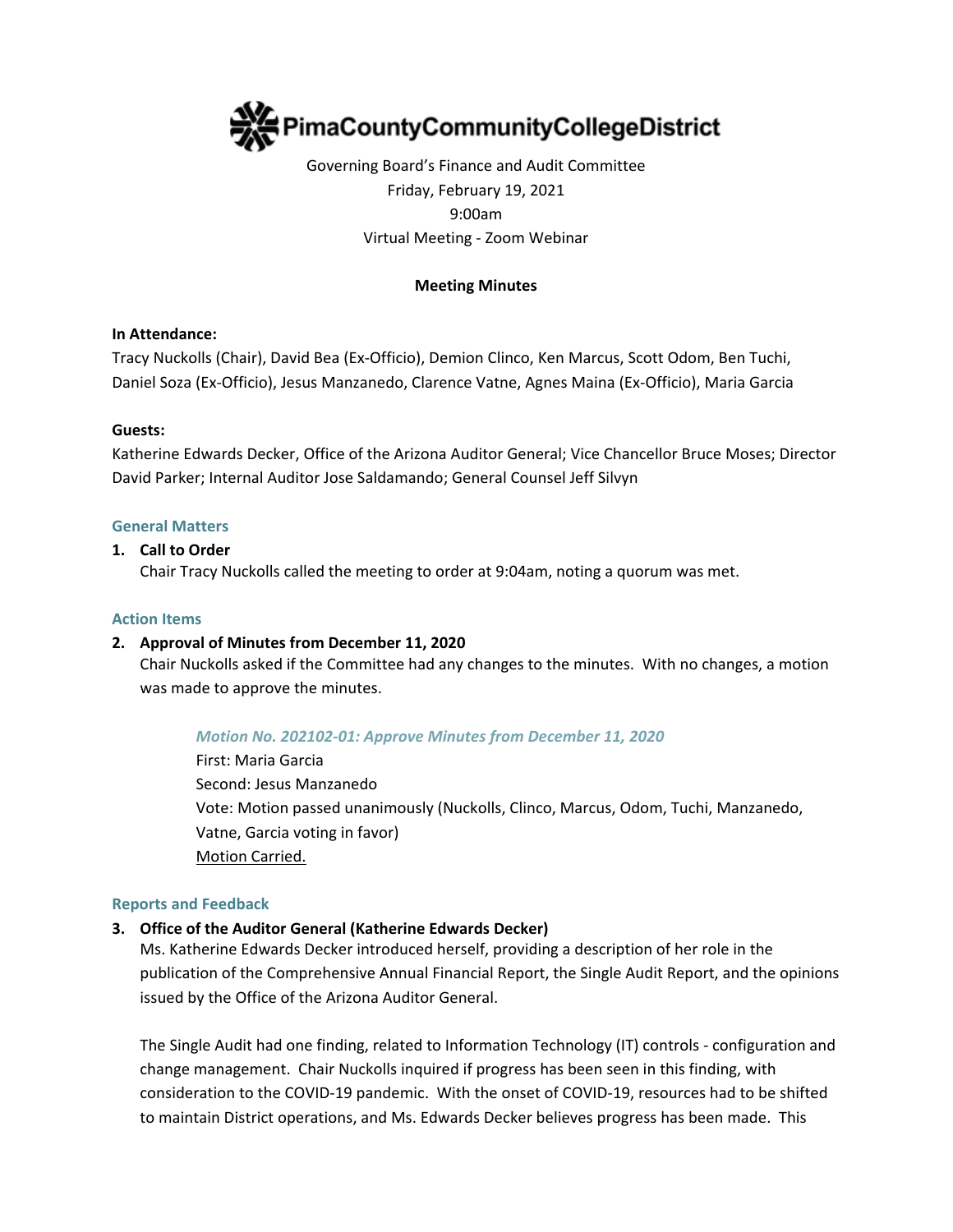finding dates to 2017, and although the issue was not resolved within Fiscal Year 2020, significant work was completed as of November 2020 as part of a multi-year plan. Ms. Edwards Decker expects that the remaining components of the finding will be remedied as of June 30, 2021.

Mr. Nuckolls thanked Ms. Edwards Decker for her work. Ms. Edwards Decker noted the ability of everyone to work remotely and the commitment to completing the audit on time.

### **4. Internal Audit Update (Jose Saldamando, Jeff Silvyn)**

Mr. Jose Saldamando detailed the audits he is currently conducting, which include the Clery Act Compliance Audit and the Human Resources (HR) Audit. The purpose of the HR Audit is to follow up on the progress since the Baker-Tilly Audit from January 2015. Mr. Saldamando is also working with external entities on the Purchasing Audit.

Next, Mr. Saldamando provided a report on the status of open audit findings. In 2020, 79 out of 98 audit findings were resolved across Automotive, the Health Insurance Portability and Accountability Act (HIPAA), Information Technology, Key Controls Review, and Procurement and Payment Services. Related to HIPAA, Mr. Saldamando provided an extensive update on the progress, as some findings are related to work being completed in IT, and additional issues will be resolved through professional development training.

Mr. Nuckolls thanked Mr. Saldamando for the work to close open items through the provision of the right management tools. This is especially challenging for areas such as HIPAA, which are subject to federal regulations that continue to evolve, as does the associated technology and the testing required to implement the newest updates. Mr. Demion Clinco echoed this sentiment, as the resolution of Internal Audit findings builds confidence within the Governing Board.

Mr. Scott Odom inquired about the Key Controls finding and the rationale for the expected completion date, which is far into the future. Mr. Saldamando noted that these changes are being built into the annual budgets, and Dr. David Bea stated that the work is part of a large volume of currently ongoing projects. Ms. Agnes Maina provided the amount budgeted this fiscal year, noting that funds will be available as the projects are ready to be completed.

## **5. Update on Center for International Education and Global Engagement (CIEGE) (David Bea, Bruce Moses, Jose Saldamando, Jeff Silvyn)**

Mr. Nuckolls introduced the topic, which is a follow up to a discussion from the December 2020 meeting of this Committee. Dr. Bea began with an overview of the CIEGE program's revenues and expenditures compared with the Full Time Student Equivalents (FTSE). A significant portion of the program's budget is tied to personnel, and there are now fewer staff and one less administrative position assigned to the CIEGE program. Dr. Bea spoke to some of the factors that led to the reduction in FTSE over time, as federal limitations made it more difficult to travel.

Ms. Maria Garcia asked about the Bécalos program and the Arizona Sonora Tuition Waiver. The Bécalos program was a grant, and Dr. Bruce Moses noted that the last iteration of the program was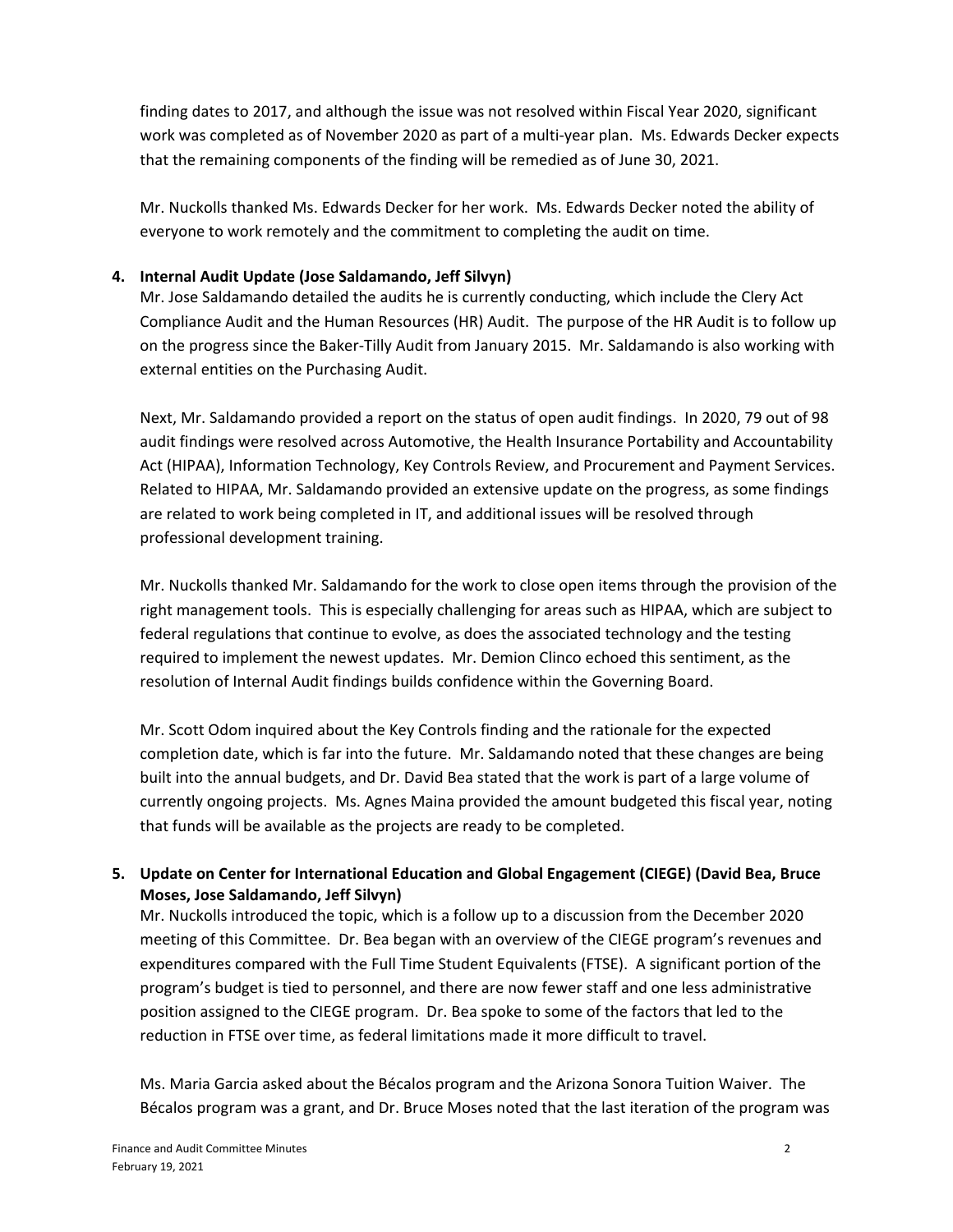two years ago. Dr. Moses also provided information about the modalities International students are utilizing to attend classes at PCC. Ms. Garcia had additional questions about the staffing levels and work-study. Dr. Moses showed organizational charts from 2019 to present, which demonstrate the reduction in staffing over time. He also described the functions of each of the roles in the department and how they support CIEGE and the College. The College will follow up on information regarding the tuition waiver program.

When Dr. Moses took over the area, he designed a three-year strategic plan for the department. The COVID-19 pandemic requires a recalibration of recruitment efforts, and Dr. Moses commended his staff for retaining International students, as the financial reports provided indicate that CIEGE enrollment is more stable than overall College enrollment.

Ms. Garcia would like more information related to Return on Investment for travel, as no one has traveled since March 2020. Dr. Moses noted that he is committed to streamlining the CIEGE program and making it both self-sufficient and creating a contribution back to the College. Ms. Garcia seeks to ensure students within the District are also being served at the highest level, and she expressed gratitude for the work of Dr. Moses. Mr. Clinco summarized the financial reports, stating that the program brings revenues into the College while also creating opportunities for both local and international students.

Mr. Saldamando concluded with an update on the CIEGE Final Audit Report, which was presented to this Committee in December 2020. He reviewed the findings, as well as the status of remediation. Chair Nuckolls stated the timeline is reasonable, and Ms. Garcia thanked Mr. Saldamando for his work.

### **6. Enterprise Risk Management (Bruce Moses, David Parker)**

Dr. Moses introduced Mr. David Parker, the College's newly hired Director of Enterprise Risk Management (ERM). Mr. Parker provided a presentation on the definition of risk management, describing how it has changed over time. He also reviewed the stakeholders, as well as the role in governance and culture of the organization.

Mr. Nuckolls shared his experience, asking Dr. Bea to describe how ERM will be a tool for Finance. Dr. Bea described how ERM would be folded into budgeting processes in the future.

### **7. FY20 Comprehensive Annual Financial Report Presentation (Agnes Maina)**

Ms. Maina presented the results of the FY20 Comprehensive Annual Financial Report, beginning with a year-over-year look at how revenues have changed. Looking ahead to FY21, revenues will decrease, as tuition is expected to be down approximately \$8-10M; revenues from commissions and rents will also be significantly reduced. Property taxes are expected to remain steady, and the Pima County Treasurer's Office has provided insight on the distribution of these revenues. Investment income will also be reduced due to the effects of the pandemic on the market. State appropriations,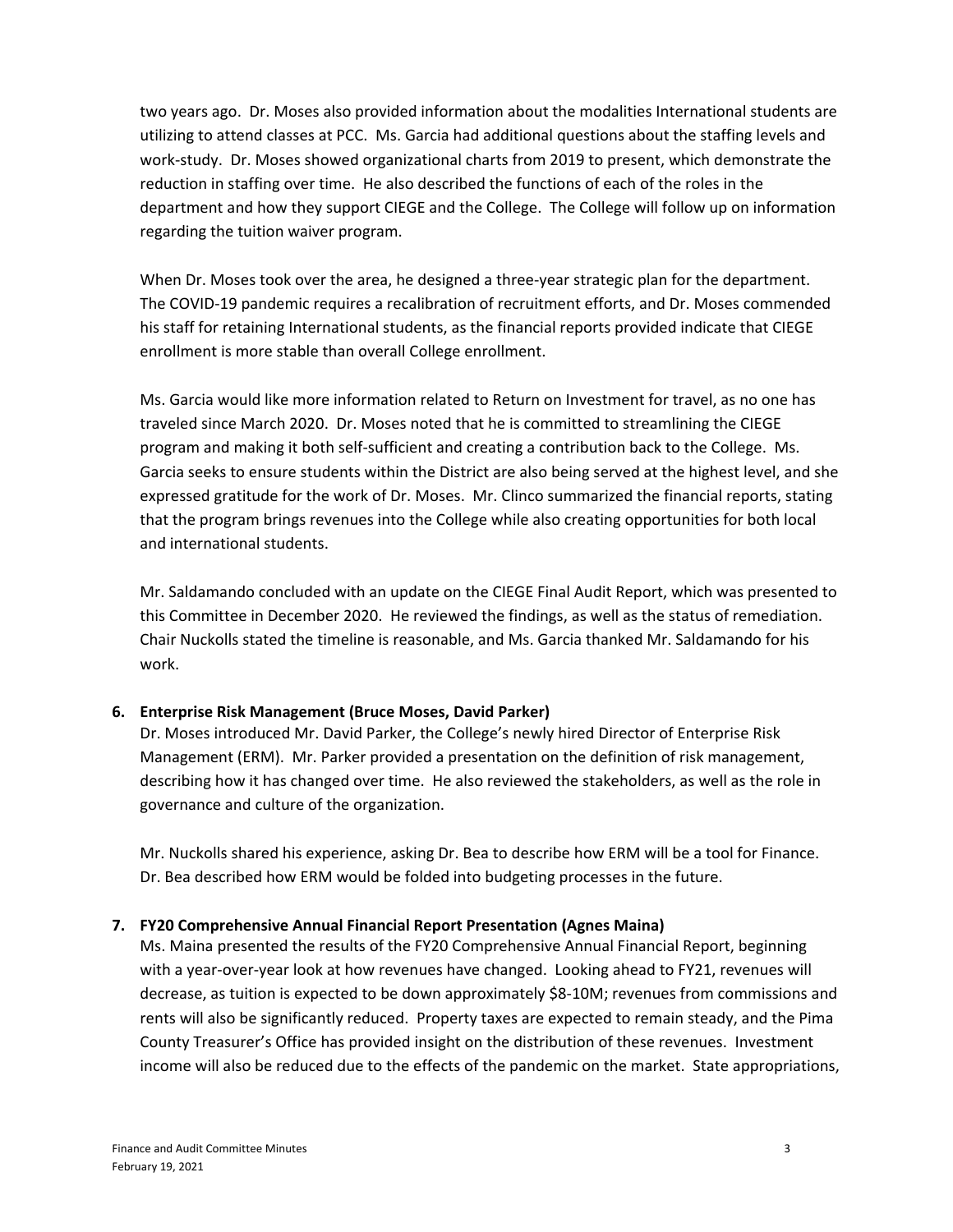including the one-time \$15.0M for the expansion of the Aviation Technology Program, were also discussed.

Ms. Maina moved on to the Operating Expenses by Type, describing how FY20 changed from the prior year. Of particular note were the changes in Employee Compensation and Benefits, which are a result of ongoing restructuring, the creation of new advisor positions, and reclassification of existing positions.

As far as the statement of Net Position, the FY20 increase in net position compared to the prior year was \$35.0M, which is the strongest performance the College has had in some time. Mr. Ben Tuchi inquired about the net pension liability, which has significantly decreased. Ms. Maina shared that the actuaries are typically one year behind the College's fiscal year, with the Arizona Statement Retirement System having a strong performance. Further, Dr. Bea stated that there have been a significant number of retirements, as well as a decrease in the number of positions at the College, that have affected the College's long term liability. Mr. Tuchi made a note on performance, and Dr. Bea described how contribution rates have increased to ensure strong performance. Mr. Tuchi also inquired as to the restricted net position, which Ms. Maina attributed to the funds for Aviation, some grants, and Prop 301.

### **8. Meeting Schedule (Tracy Nuckolls)**

The April and June 2021 meetings will be rescheduled to accommodate the Futures Conference and the College's observation of the Juneteenth holiday.

### **9. CFO Update (David Bea)**

The proceeds from the revenue bonds are being spent down as construction has ramped up significantly.

The February 15, 2021 Study Session presented an overview of upcoming budget activities. The College will be moving forward with a budget that will keep tuition and service fees at the current rates, and it will not seek to levy additional property taxes. Of note:

- The College will increase in-person offerings for Fall.
- Federal relief dollars will offset lost revenues and expenses as a direct result of the COVID-19 pandemic. This will free up existing resources for new initiatives to support enrollment.
- Expenditure Limitation has greatly increased as a result of the passage of Prop 481.

### **Information Items**

### **10. Future Agenda Items**

- a. Investment Update (April)
- b. Enrollment Trends (April)
- c. Prop 481 (April)
- d. Committee Membership (April)
- e. Revenue Bonds (April) Compliance (Arbitrage, Bond Covenants)
- f. Integrated Energy Management Project (April)